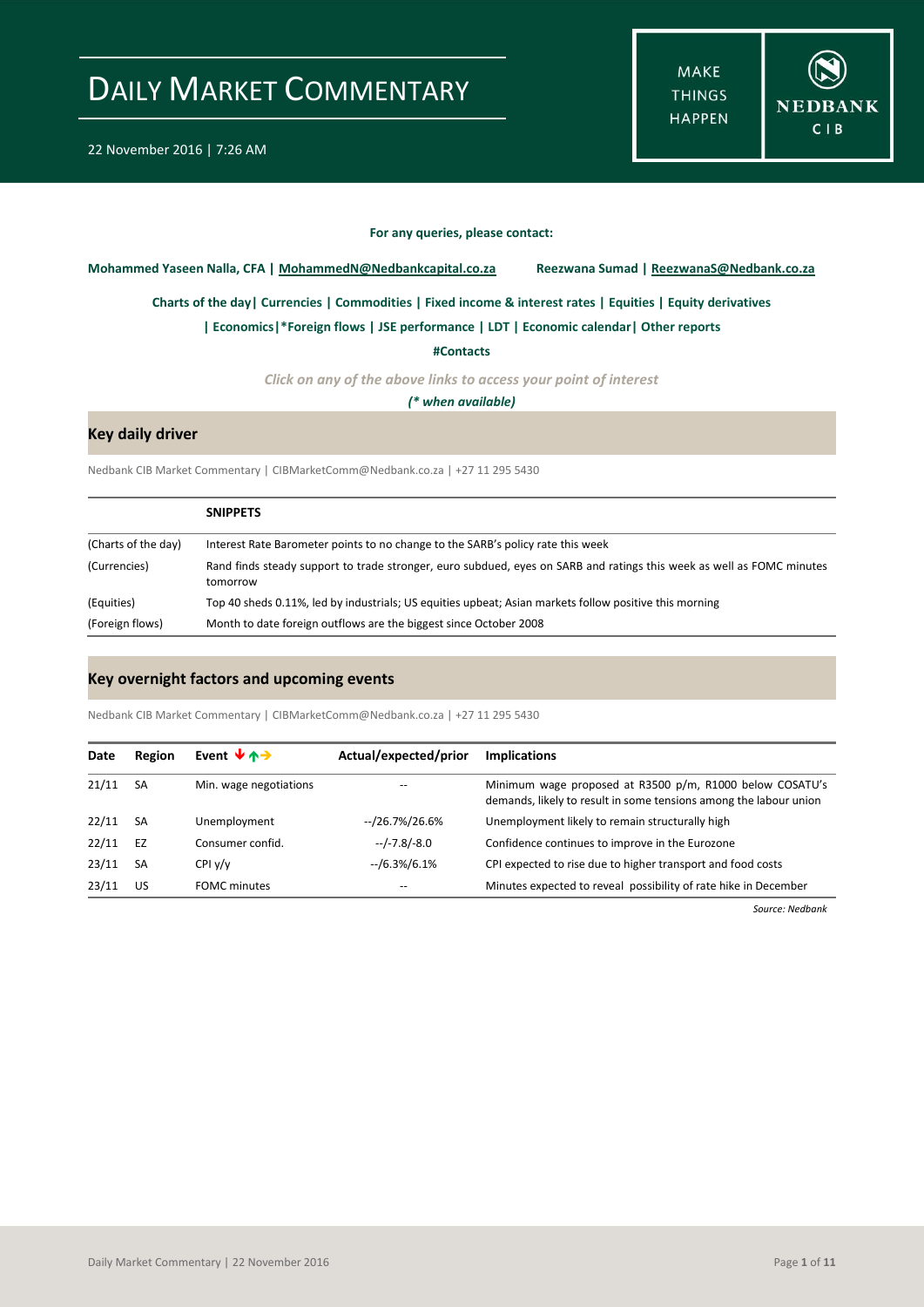### <span id="page-1-0"></span>**Charts of the day** [back to top](#page-0-0) back to top

Nedbank CIB Market Commentary | CIBMarketComm@Nedbank.co.za | +27 11 295 5430

- Of the 13 factors analysed in the latest Interest Rate Barometer, two support expectations for a hike, nine factors support an unchanged stance and two factors favour a cut. On a weighted basis, this implies a 67% probability of a hold at this week's meeting.
- Based on our analysis, the Nedbank CIB view is for the repo rate to be left unchanged this week. We are expecting the SARB to revise their CPI profile lower, taking into account possibly lower food inflation and a stronger rand next year. The SARB is likely to reiterate that we are close to the peak of the current hiking cycle, in our view.
- Only about one-third of the CPI subcomponents are now above the 6% mark, after peaking at 88% at the February print. Food inflation remained elevated, at 11.3% y/y in September. Protein, vegetable and grain price inflation remain in double-digits and are upside risk factors to our inflation outlook. The SA white maize price has risen by 1.7% since the last MPC meeting and is still 20% higher compared to a year ago and, therefore, we believe it should add upside pressures to headline CPI.
- Since the September policy meeting, the local petrol price rose by 88-cents/litre (7.2%) after two consecutive monthly declines. Transport inflation is a key upside risk to our CPI forecast over the medium-term. However, the current over recovery in the petrol price stands at 45 cents, indicating a price cut next week. The lower than expected increase granted to Eskom by NERSA earlier in the year (9.4% vs 16.6% requested) softens the inflation profile marginally, but remains above the inflation target band. Oil prices have remained roughly unchanged since the last MPC meeting, and maintained a wide trading range of between \$44/bbl. and \$53/bbl. However, the supply glut remains entrenched. US inventories remain close to historical highs, Saudi Arabia and some other OPEC heavyweights are rumoured to opt not to support the production cut, details of which are set to be announced next week. A sustained uplift in oil prices remains a key upside risk to our inflation views over the medium-term. Our base range over the near term is between \$40-\$50/bbl.
- Forward rate agreements are pricing in a 13% probability of a hike of 25bps, at this week's meeting, and a 45% probability of a 25bps hike in three months' time. The risk of one more rate hike in the current cycle will rise should the rand weaken and credit ratings agencies downgrade our sovereign credit rating. The short-term volatility in the FRA's have been mainly as a result of a recent risk in global geopolitical risks.
- Nedbank's full-year GDP growth forecast stands at 0.3% for this year, rising to 1.0% next year. The growth outlook is impeded by subdued global and local demand, very low confidence levels, and on-going labour woes.



### **Higher transport inflation expected due to low base effect**

### **Market expectations of a rate hike rises recently**



### **Administered prices represents key upside risk to CPI; Local meat inflation may rise next year**



*Source: Bloomberg, Nedbank*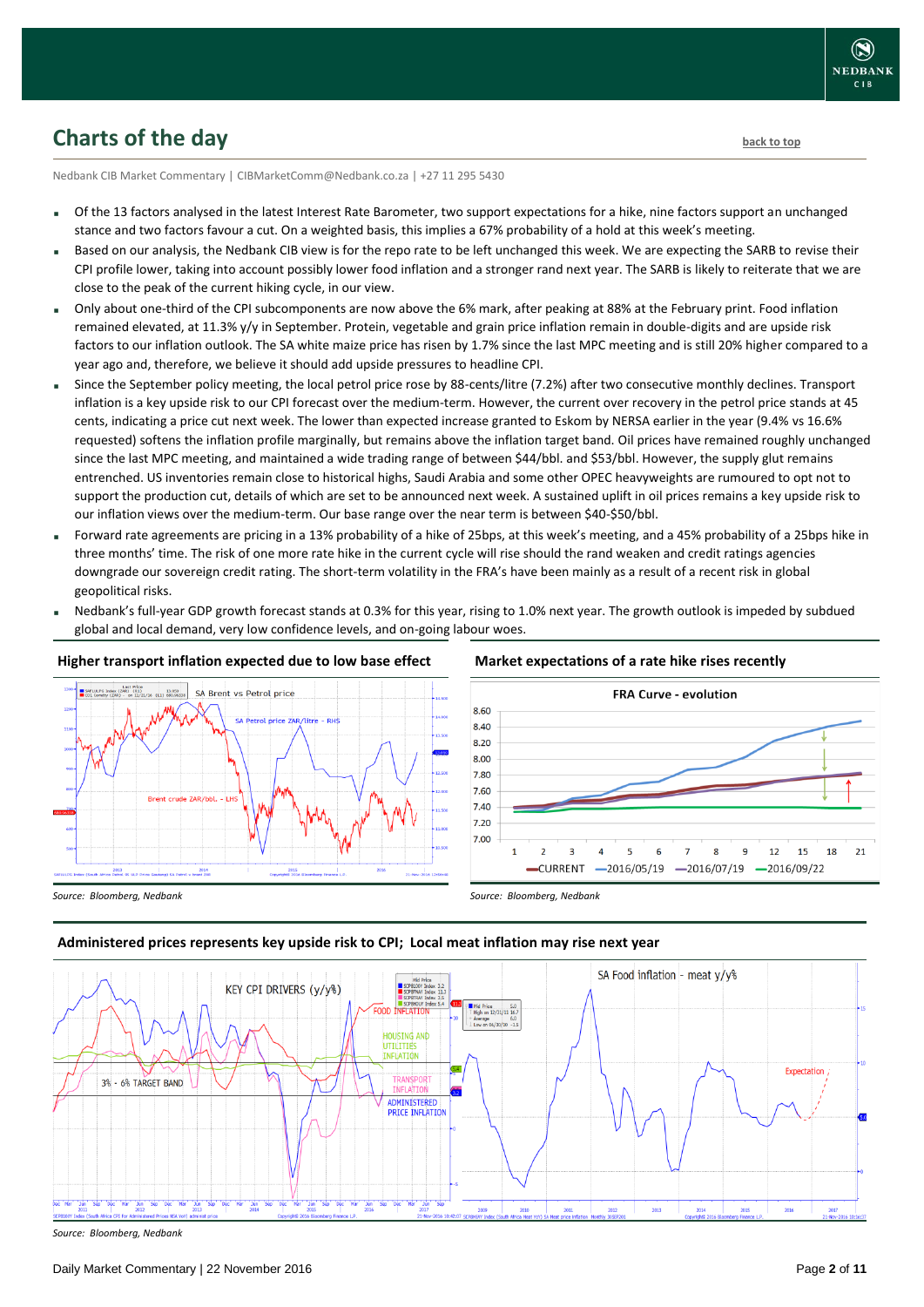### <span id="page-2-0"></span>**Currencies [back to top](#page-0-0)**

Business Banking FX | +27 11 535 4003 | Corporate FX | +2711 535 4002 | Institutional FX | +2711 535 4005

- The new week opened with the rand trading around 14.4500 as the local session opened. These levels proved to be close to the high of the day, this as the local unit found steady support and it traded to a best level of 14.1660 on the day. By the time of the local close it was trading at 14.2700. This morning it is currently trading at 14.2000, EURZAR is trading at 15.0950 and GBPZAR is currently trading at 17.7480.
- On the international front the euro had another subdued session, trading around the 1.0600 level for much of the session. This morning trading basically unchanged from the local close last night at 1.0628. GBPUSD continues to trade erratically as the exact terms and effects of the Brexit remain cause for concern , a low of 1.2315 and a high of 1.2514 on the day , currently trading at 1.2490. Gold has found renewed support as the recent dollar strength diminished , this morning currently trading at 1217.80 , 6 dollars firmer then the same time yesterday.
- Data releases scheduled for today, locally we have leading index and unemployment data, from the U.K we have public finances, PS net borrowing and CBI trends, and from Europe we have consumer confidence. From the U.S we have Richmond FED manufacturing and existing home sales. Local focus unsurprisingly firmly on the impending decisions from the ratings agencies and the SARB MPC meeting on Thursday internationally we have the release of the FOMC minutes tomorrow and various headlines from Trump providing indications of his intent when he takes office.

| <b>Majors</b>                   | Last price | $\sqrt{2}$<br>$-1d$ | $\sqrt{\Delta}$<br><b>MTD</b> | $\sqrt{\Delta}$<br><b>YTD</b> | <b>Month</b><br>trend | <b>USD</b> trend    |
|---------------------------------|------------|---------------------|-------------------------------|-------------------------------|-----------------------|---------------------|
| <b>GBPUSD</b>                   | 1.25       | 0.11                | 2.16                          | $-15.22$                      | ⇑                     | <b>USD</b> weakness |
| <b>FURUSD</b>                   | 1.06       | 0.19                | $-3.07$                       | $-2.21$                       | ⊕                     | USD strength        |
| <b>USDJPY</b>                   | 110.85     | $-0.23$             | 5.58                          | $-7.78$                       | ⇑                     | USD strength        |
| <b>USDAUD</b>                   | 1.35       | $-0.51$             | 2.88                          | $-1.39$                       | ♠                     | USD strength        |
|                                 |            | $\%$ $\Delta$       | $\%$ $\Delta$                 | $\%$ $\Delta$                 | <b>Month</b>          |                     |
| Rand crosses                    | Last price | $-1d$               | <b>MTD</b>                    | <b>YTD</b>                    | trend                 | <b>ZAR</b> trend    |
| <b>USDZAR</b>                   | 14.21      | $-0.26$             | 5.23                          | $-8.24$                       | ⇑                     | <b>ZAR</b> weakness |
| <b>GBPZAR</b>                   | 17.74      | $-0.20$             | 7.46                          | $-22.22$                      | ♠                     | <b>ZAR</b> weakness |
| <b>FURZAR</b>                   | 15.09      | $-0.09$             | 1.98                          | $-10.28$                      | ♠                     | <b>ZAR</b> weakness |
| <b>AUDZAR</b>                   | 10.51      | 0.21                | 2.29                          | $-6.92$                       | ⇑                     | <b>ZAR</b> weakness |
| ZARJPY                          | 7.80       | 0.12                | 0.38                          | 0.53                          | ♠                     | ZAR strength        |
|                                 |            | $\%$ $\Delta$       | $\%$ $\Delta$                 | $\%$ $\Delta$                 | <b>Month</b>          | <b>ZAR</b> trend    |
| <b>African FX</b>               | Last price | $-1d$               | <b>MTD</b>                    | <b>YTD</b>                    | trend                 |                     |
| ZARMWK (Malaw ian kw acha)      | 50.86      | 0.48                | $-4.64$                       | 17.88                         | J                     | <b>ZAR</b> weakness |
| ZARBWP (Botsw ana pula)         | 0.76       | 0.29                | $-1.93$                       | 4.94                          | ⊕                     | <b>ZAR</b> weakness |
| ZARKES (Kenvan shilling)        | 7.17       | 0.33                | $-4.55$                       | 8.53                          | ⊕                     | <b>ZAR</b> weakness |
| ZARMUR (Mauritian rupee)        | 2.53       | 0.18                | $-4.80$                       | 9.00                          | ⊕                     | <b>ZAR weakness</b> |
| ZARNGN (Nigerian naira)         | 22.18      | 0.20                | $-1.91$                       | 72.26                         | ⊕                     | <b>ZAR weakness</b> |
| ZARGHS (Ghanian cedi)           | 0.29       | 2.64                | $-2.47$                       | 16.98                         | ⊕                     | <b>ZAR weakness</b> |
| ZARZMW (Zambian kw acha)        | 0.69       | 0.36                | $-3.11$                       | $-3.05$                       | ⊕                     | <b>ZAR</b> weakness |
| ZARMZN (Mozambican metical)     | 5.28       | 0.31                | $-7.49$                       | 70.33                         | ⊕                     | ZAR weakness        |
| Source: Ricomborn & Nodbank CIR | Time       |                     | 2016/11/22 07:17              |                               |                       |                     |

Possible trading range in the rand today 14.0500 to 14.4000

*\*Please note that the sign on the % change reflects the change on the headline number. The narrative indicates the trend direction over the month. For trade in any of these currencies, contact our FX dealing desks*



### **USDZAR**

*Source: Bloomberg, Nedbank*

### **€/\$ (close, high, low)** \$1.05 \$1.05 \$1.06 \$1.06 \$1.07 \$1.07 \$1.08 \$1.08 11/16 11/17 11/18 11/21 11/22 **EURUSD — BELIRUSD High — CURUSD Low**

### **EUR/USD**

*Source: Bloomberg, Nedbank*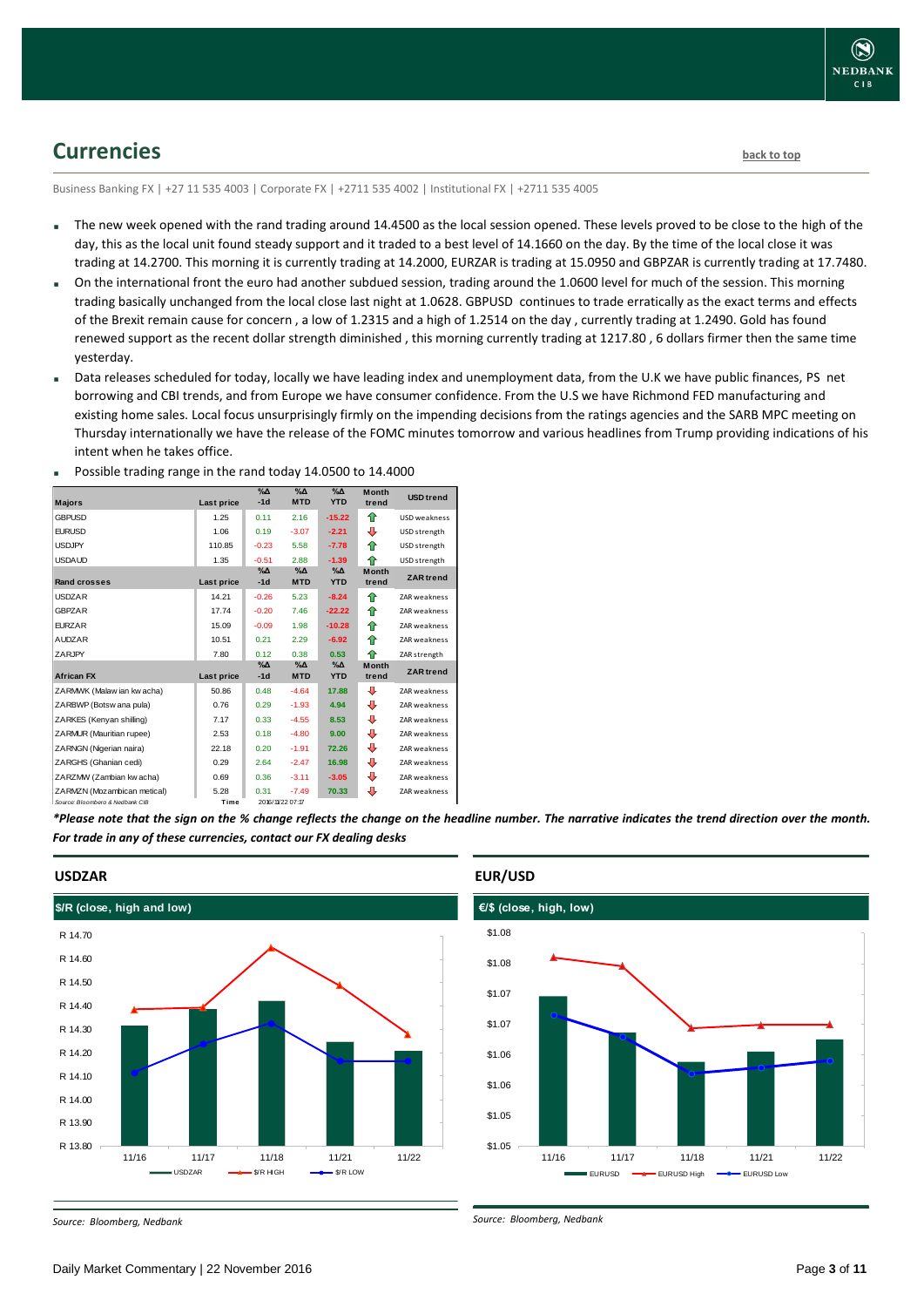<span id="page-3-0"></span>**Commodities [back to top](#page-0-0)** 

Nedbank CIB Market Commentary | CIBMarketComm@Nedbank.co.za | +27 11 295 5430| +27 11 535 4038

- Gold rallied yesterday on the back of a slightly weaker dollar which boosted safe haven demand for the metal recently. However, the price remains uncomfortably close to the pivot level of \$1200/oz. this year and will probably remain on a bear trend going forward, over the medium term.
- The oil price rallied further yesterday as Iraq's oil ministry stated that it will work with OPEC to try and put together new proposals and ideas to stabilise the oil market. However, Iraq, Iran, Libya and Nigeria have all stated that they will not partake in the production cut, because of various reasons and disadvantages for their economies. The oil ministers of Iran, Iraq and Saudi Arabia are meeting in Vienna currently in order to decide on what to do about the promised production cut, which has ignited market expectations of the deal materialising, thereby keeping the Brent price supported in the near term.

| <b>Commodities</b>              | Last price | $\% \Delta$<br>$-1d$ | $\% \Delta$<br><b>MTD</b> | $\% \Delta$<br><b>YTD</b> | <b>Month</b><br>trend |
|---------------------------------|------------|----------------------|---------------------------|---------------------------|-----------------------|
| Brent near future (\$)          | 49.53      | 1.29                 | 2.55                      | 32.86                     | ⇑                     |
| WTI crude (\$)                  | 48.88      | 2.93                 | 4.31                      | 31.97                     | ⇑                     |
| Gold spot (\$)                  | 1 217.33   | 0.41                 | $-4.43$                   | 14.61                     | ⊕                     |
| Platinum spot (\$)              | 948.80     | 1.27                 | $-2.80$                   | 6.18                      | ⊕                     |
| SA w hite maize spot (R)        | 3 932.00   | $-0.53$              | 4.77                      | $-15.64$                  | ⇑                     |
| Source: Bloomberg & Nedbank CIB | Time       |                      | 2016/11/22 07:17          |                           |                       |

### **Platinum vs Gold**



*Source: Bloomberg*

### **Brent Crude vs West Texas Intermediate**



*Source: Bloomberg*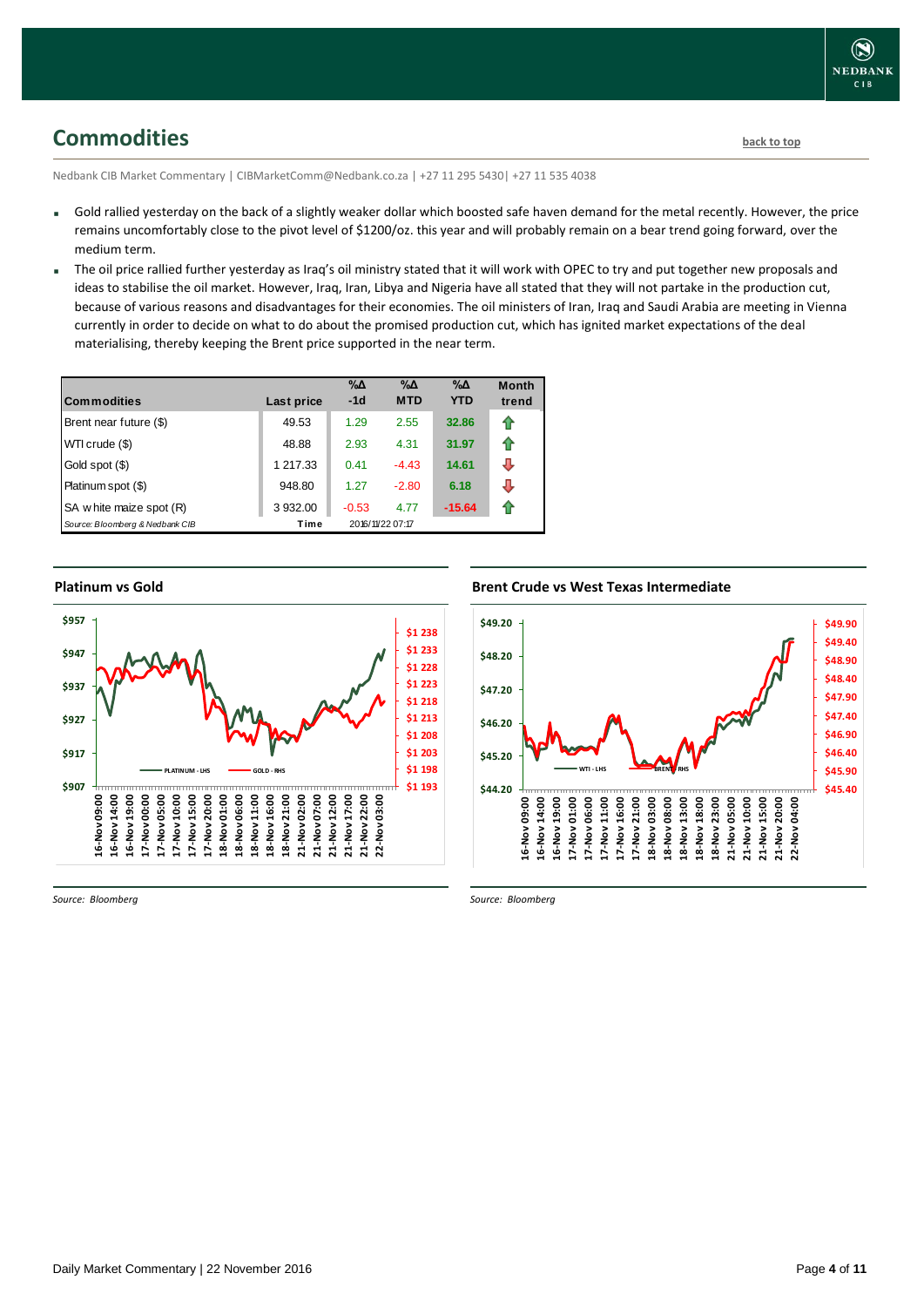# <span id="page-4-0"></span>**Fixed income and interest rates back to the line of the set of the set of the set of the set of the set of the set of the set of the set of the set of the set of the set of the set of the set of the set of the set of th**

Bond flow sales |+2711 535 4021 | Corporate Money Markets | +2711 535 4007 | Business Bank Money Markets | +2711 535 4006

|                                 |                   | Δ              | Δ                | Δ          | <b>Month</b> |
|---------------------------------|-------------------|----------------|------------------|------------|--------------|
| <b>Bonds</b>                    | Last price        | 1 <sub>d</sub> | <b>MTD</b>       | <b>YTD</b> | trend        |
|                                 | $\%$              | bps            | bps              | bps        |              |
| R203-0.8 yrs                    | 7.83              | 14.27          | 30.47            | $-69.13$   | ⇑            |
| R208-4.4 yrs                    | 8.36              | $-0.10$        | 23.20            | $-105.10$  | ♠            |
| R186-10.1 yrs                   | 8.95              | $-0.30$        | 24.90            | $-81.50$   | ⇑            |
| R2048-31.3 yrs                  | 9.66              | 0.00           | 29.20            | $-73.80$   | ♠            |
| <b>US 10 yr</b>                 | 2.32              | 0.13           | 49.13            | 4.73       | 合            |
| <b>UK 10 yr</b>                 | 1.43              | $-1.99$        | 14.54            | $-27.24$   | ♠            |
| German 10 yr                    | 0.27              | 0.74           | 68.10            | $-56.44$   | ⇑            |
| Japan 10 yr                     | 0.03              | $-3.33$        | $-160.42$        | $-89.06$   | ⊕            |
|                                 |                   | Δ              | Δ                | Δ          | <b>Month</b> |
| <b>Money Market</b>             | <b>Last price</b> | 1 <sub>d</sub> | <b>MTD</b>       | <b>YTD</b> | trend        |
|                                 | $\%$              | bps            | bps              | bps        |              |
| SA repo rate                    | 7.00              | 0.00           | 0.00             | 75.00      | ⇛            |
| SA prime rate                   | 10.50             | 0.00           | 0.00             | 75.00      | ⇛            |
| SA CPI (MTD = previous month)   | 6.10              |                | 20.00            |            | ♠            |
| SA 3m JIBAR                     | 7.37              | 0.00           | 0.90             | 74.20      | 合            |
| SA 3m NCD                       | 7.33              | $-3.75$        | 0.00             | 72.50      | ⇛            |
| SA 6m NCD                       | 7.98              | $-2.50$        | 5.00             | 46.25      | ♠            |
| SA 12m NCD                      | 8.53              | $-3.75$        | 10.00            | 8.75       | ⇑            |
| US 3m LIBOR                     | 0.92              | 0.50           | 3.19             | 30.35      | ⇑            |
| UK 3m LIBOR                     | 0.40              | 0.07           | $-0.54$          | $-19.20$   | ⇩            |
| Japan 3m LIBOR                  | $-0.07$           | $-0.14$        | $-2.56$          | $-14.20$   | ⊕            |
| Source: Bloomberg & Nedbank CIB | Time              |                | 2016/11/22 07:17 |            |              |

|                                  |                   | Δ              | Δ          | Δ          | <b>Month</b> |
|----------------------------------|-------------------|----------------|------------|------------|--------------|
| <b>FRAs and Swaps</b>            | Last price        | 1 <sub>d</sub> | <b>MTD</b> | <b>YTD</b> | trend        |
|                                  | %                 | bps            | bps        | bps        |              |
| 3X6 FRA                          | 7.42              | $-8.00$        | 1.00       | 0.50       | ⇑            |
| 6X9 FRA                          | 7.51              | $-7.00$        | 7.00       | $-26.50$   | ✿            |
| 9X12 FRA                         | 7.67              | $-3.00$        | 21.00      | $-58.00$   | 合            |
| <b>18X21 FRA</b>                 | 7.79              | $-3.00$        | 29.00      | $-122.00$  | ✿            |
| SA 2yr Sw ap                     | 7.64              | 0.00           | 18.30      | $-51.80$   | 合            |
| SA 3yr Sw ap                     | 7.77              | 0.50           | 24.00      | $-77.90$   | 合            |
| SA 5yr Sw ap                     | 8.03              | 0.25           | 30.75      | $-95.75$   | ⇮            |
| SA 10yr Sw ap                    | 8.48              | 0.00           | 34.50      | $-98.50$   | ✿            |
| SA 15yr Sw ap                    | 8.60              | 0.00           | 37.85      | $-105.75$  | ⇑            |
|                                  |                   | Δ              | Δ          | Δ          | <b>Month</b> |
| <b>Spreads</b>                   | <b>Last price</b> | 1 <sub>d</sub> | <b>MTD</b> | <b>YTD</b> | trend        |
|                                  | %                 | bps            | bps        | bps        |              |
| 2v10v                            | $-0.84$           | 0.00           | $-16.20$   | 46.70      | ⊕            |
|                                  |                   |                |            |            |              |
| 3v10v                            | $-0.72$           | 0.50           | $-10.50$   | 20.60      | ⊕            |
| R186-R203                        | 1.26              | $-14.57$       | $-5.57$    | $-12.37$   | ⊕            |
| R2048-R186                       | 0.71              | 0.30           | 4.30       | 7.70       | ✿            |
| 5y-R186                          | $-0.92$           | 0.55           | 5.85       | $-14.25$   | 合            |
| 10y-R186                         | $-0.47$           | 0.30           | 9.60       | $-17.00$   | 合            |
| 15y-R186                         | $-0.35$           | 0.30           | 12.95      | $-24.25$   | ✿            |
| SA 5yr CDS spread - basis points | 255.67            | 2.24           | 11.14      | $-79.35$   | ⇑            |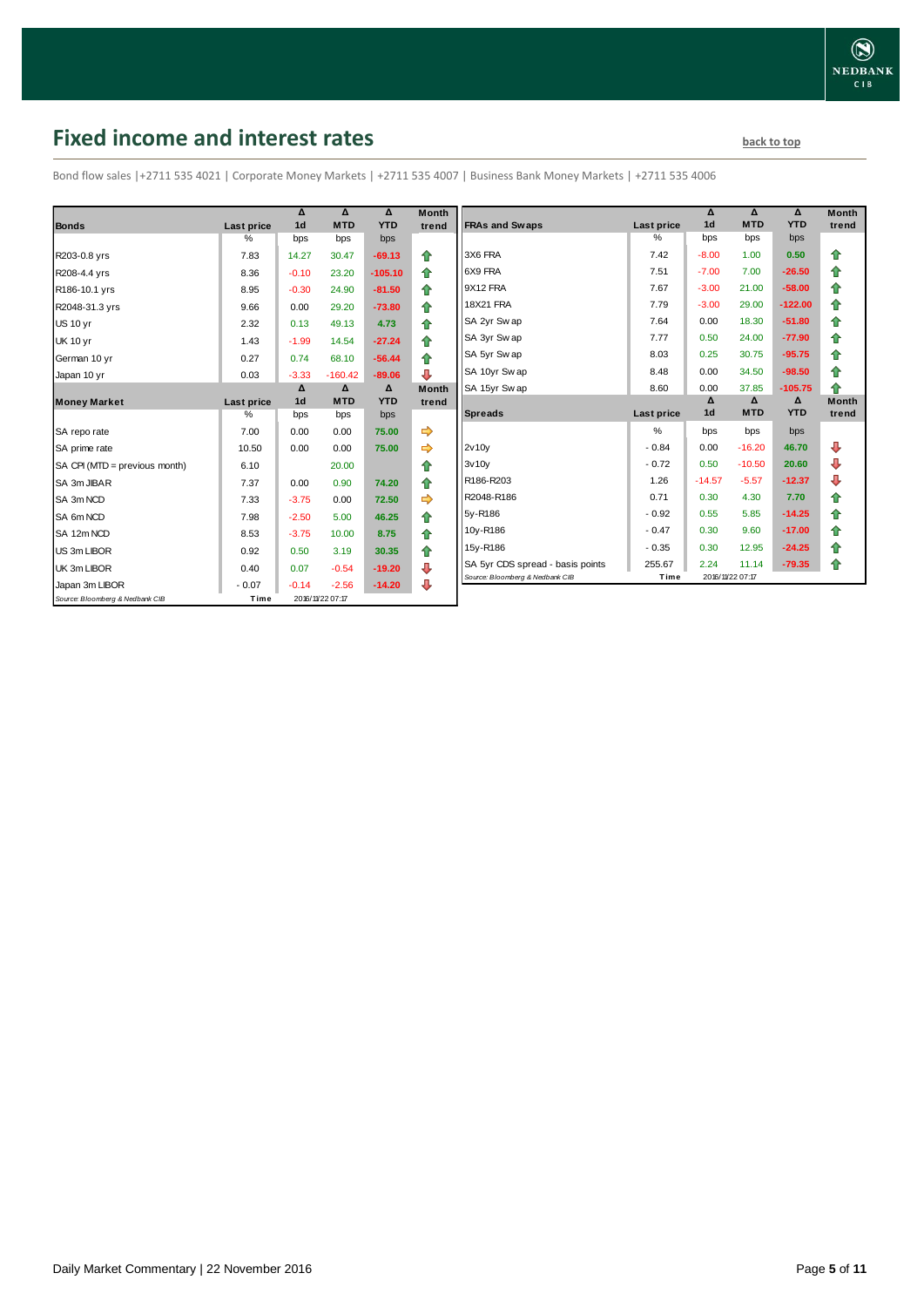## <span id="page-5-0"></span>**Equities [back to top](#page-0-0)**

Cash equities | +2711 535 4030/31

### **South Africa**

The Top 40 closed a choppy trading session down -0.1% after crossing the unchanged mark several times. The major indices were mixed showing the lack of direction on the day with volumes below the daily average. Resources were up +1.5% boosted by higher commodity prices, industrials were down -0.8% weighed negatively by Naspers and retailers and financials were flat with gains in banking stocks offsetting losses in insurers. Barloworld and Netcare surged +7% and +3% respectively after their full year results but Pioneer foods fell after their full year results. The value traded was R17 billion and the rand was hovering around 14.23 to the US dollar at the close.

### **UK/Europe**

 European stocks managed to recover from earlier losses and closed positively, the Cac gained +0.6%, the Dax added +0.2% and the FTSE rose +0.03%. A weaker dollar lifted commodity prices and crude oil rallied to 3 months highs on optimism that OPEC will agree on production cuts when they meet next week. Italian banks continued to slide ahead of the December 4 referendum with effects spilling across the region. Angela Merkel confirmed that she will run for a fourth term as German Chancellor next year. Around the region, strength was most notably in the energy and resources stocks while weakness was seen in the healthcare, real estates and financial sectors.

### **USA**

 US markets continuously grinded higher as the day progressed and closed at record highs. The Nasdaq jumped +0.9%, the S&P500 rose +0.8% and the Dow added +0.5%. Crude oil process climbed higher which supported the rally on Wall Street and increased activity on the M&A front added to the rise. Fed vice chair Stanley Fisher said certain fiscal policies could support the US economy by boosting productivity growth. In company news, LifeLock rallied after Symantec will buy them for \$2.3 billion, US building materials Company, Headwater surged after Australian Boral is looking to acquire them for R1.9 billion.

### **Asia**

 Asian markets are taking the cue from a record close on Wall Street and trading in positive territory, the MSCI Asia Pacific is up +0.9%. The Japanese market has reversed losses after an earthquake's shock waves initially affected the markets, the Nikkei is currently up +0.2%. The resources heavy Australian market is up strongly boosted by higher commodities and crude oil prices with all the subsectors in the black, BHP Billiton and South 32 are up +4% and +6% respectively. Tencent is currently up +0.9% in Hong Kong this morning.

|                                 |             | $\% \Delta$<br>$-1d$ | %Δ<br><b>MTD</b> | %Δ<br><b>YTD</b> | <b>Month</b> |
|---------------------------------|-------------|----------------------|------------------|------------------|--------------|
| <b>Developed Markets</b>        | Last price  |                      |                  |                  | trend        |
| Dow Jones                       | 18 956.69   | 0.47                 | 4.49             | 8.79             | ⇑            |
| Nasdag                          | 5 368.86    | 0.89                 | 3.46             | 7.22             | ⇑            |
| S&P 500                         | 2 198.18    | 0.75                 | 3.39             | 7.55             | ⇑            |
| DJ Eurostoxx 50                 | 3 0 3 2.9 7 | 0.40                 | $-0.73$          | $-7.18$          | ⇩            |
| <b>DAX</b>                      | 10 685.13   | 0.19                 | 0.19             | $-0.54$          | ⇑            |
| CAC                             | 4529.58     | 0.56                 | 0.45             | $-2.32$          | ⇑            |
| <b>FTSE</b>                     | 6777.96     | 0.03                 | $-2.53$          | 8.58             | ⊕            |
| ASX200                          | 5413.30     | 1.16                 | 1.80             | 2.22             | ⇑            |
| Nikkei 225                      | 18 140.46   | 0.19                 | 4.11             | $-4.69$          | ♠            |
| <b>MSCI World</b>               | 1710.49     | 0.77                 | 1.16             | 2.87             | ♠            |
|                                 |             | $\% \Delta$          | %Δ               | %Δ               | <b>Month</b> |
| <b>Emerging Markets</b>         | Last price  | $-1d$                | <b>MTD</b>       | <b>YTD</b>       | trend        |
| Hang Seng                       | 22 651.66   | 1.31                 | $-1.23$          | 3.36             | ⊕            |
| Shanghai                        | 3 243.04    | 0.77                 | 4.60             | $-8.37$          | ⇑            |
| Brazil Bovespa                  | 61 070.27   | 1.85                 | $-5.94$          | 40.88            | ⊕            |
| India - NSE                     | 25 889.31   | 0.48                 | $-7.34$          | $-0.87$          | ⇩            |
| Russia Micex                    | 2 058.77    | 1.00                 | 3.47             | 16.89            | ⇮            |
| <b>MSCI</b> Emerging            | 847.40      | 0.34                 | $-6.37$          | 6.71             | ⊕            |
|                                 |             | %Δ                   | %Δ               | %Δ               | <b>Month</b> |
| <b>SA Indices</b>               | Last price  | $-1d$                | <b>MTD</b>       | <b>YTD</b>       | trend        |
| <b>JSE All Share</b>            | 50 596.52   | $-0.06$              | 0.01             | $-0.19$          | ⇑            |
| Top 40                          | 44 169.80   | $-0.11$              | 0.34             | $-3.55$          | ⇑            |
| Resi 10                         | 32 761.63   | 1.50                 | 4.96             | 29.01            | ⇮            |
| Indi 25                         | 64 681.26   | $-0.84$              | $-2.14$          | $-9.86$          | ⊕            |
| Fini 15                         | 14 665.08   | 0.04                 | 1.43             | $-3.74$          | ♠            |
| Source: Bloomberg & Nedbank CIB | Time        |                      | 2016/11/22 07:17 |                  |              |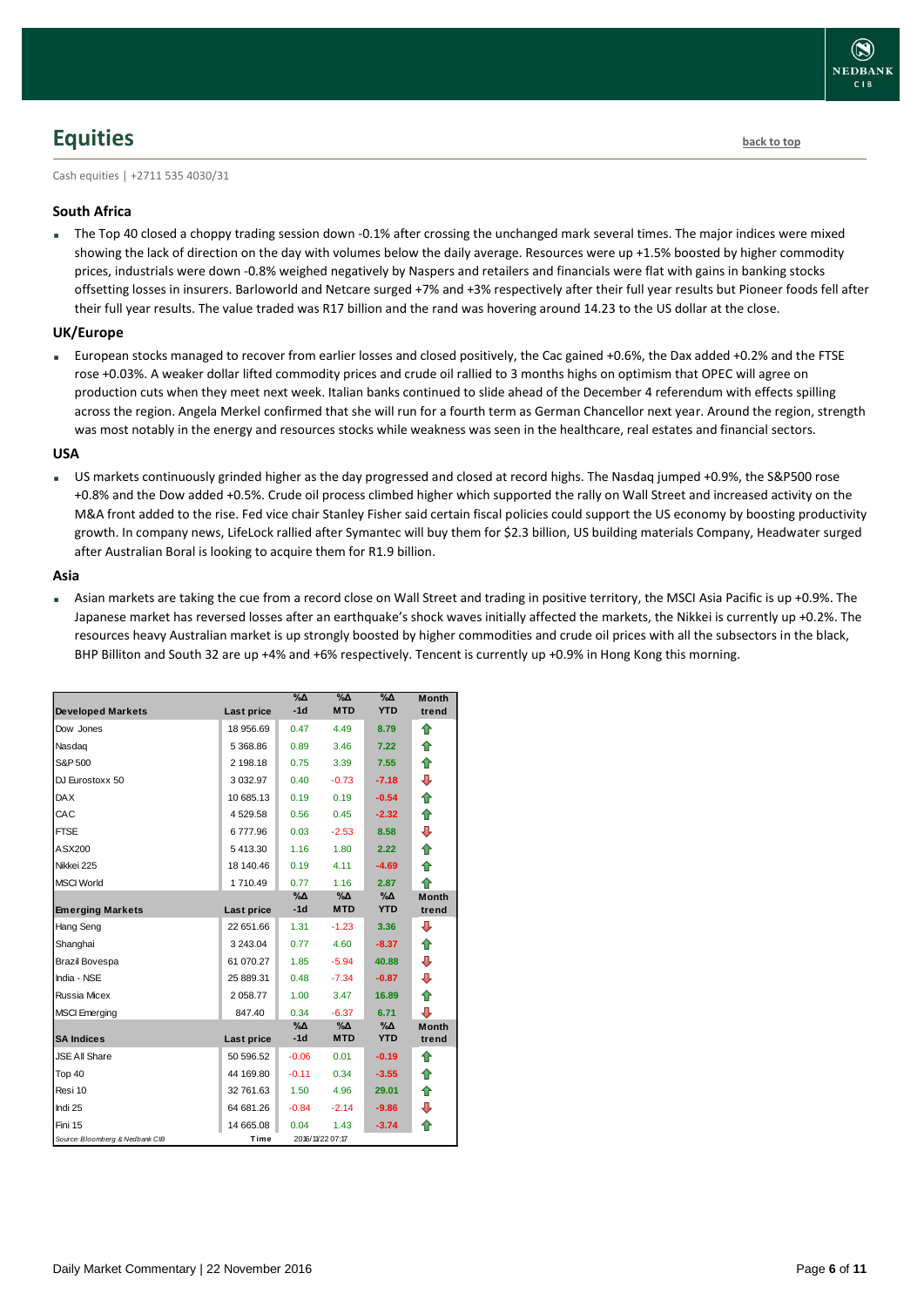

# <span id="page-6-0"></span>**Foreign flows [back to top](#page-0-0)**

Nedbank CIB Market Commentary | CIBMarketComm@Nedbank.co.za | +27 11 295 5430

- Foreign investors continued to sell SA bonds and equities last week, with a cumulative outflow of R12 billion for the week, due to R5.5 billion of bond outflows, and R6.5 billion of equity outflows. This is the second consecutive week of sharp outflows, and this has resulted in the net monthly outflow reaching R31 billion, which is the second-largest monthly outflow ever recorded – the largest net outflow of R47.6 billion was recorded in October 2008.
- Of the R31 billion MTD outflow, the bond market is responsible for R18.2 billion, while equity outflows amounted to R12.8 billion. Bloomberg estimates that the global bond rout over the last two weeks posted the biggest loss in 26 years. This is mainly as a result of the US presidential elections, and concerns over Donald Trump's fiscal plan, and concerns over a more aggressive monetary policy response.
- The sell-off was not concentrated on any one market bonds across the emerging market and developed market spaces have come under pressure. The IIF chart below shows almost \$12 billion of outflows were experienced by EMs in its sample since the US Election Day – and more than \$2 billion of this total is from SA alone.
- This trend is expected to persist for as long as uncertainty over Trump's policies remains a feature.

| SA equities and bonds               | Week of 14 to 18 November 2016 | Month to 18 November 2016 | Year to 18 November 2016 |
|-------------------------------------|--------------------------------|---------------------------|--------------------------|
| Foreign flows into SA equity market | -R 6.471bn                     | -R 12.802bn               | -R 116.217bn             |
| Foreign flows into SA bond market   | -R 5.512bn                     | -R 18.220bn               | R 37.292bn               |
| Total foreign flows                 | -R 11.983bn                    | -R 31.022bn               | -R 78.925bn              |

*Source : Bloomberg*

#### **Equities experience sharp outflow of foreign capital**



#### **Bond market not spared the rout either**



*Source: Bloomberg, Nedbank*

#### **IIF shows sharp outflows across the EM space, and across EM bonds and equities**



*Source: IIF*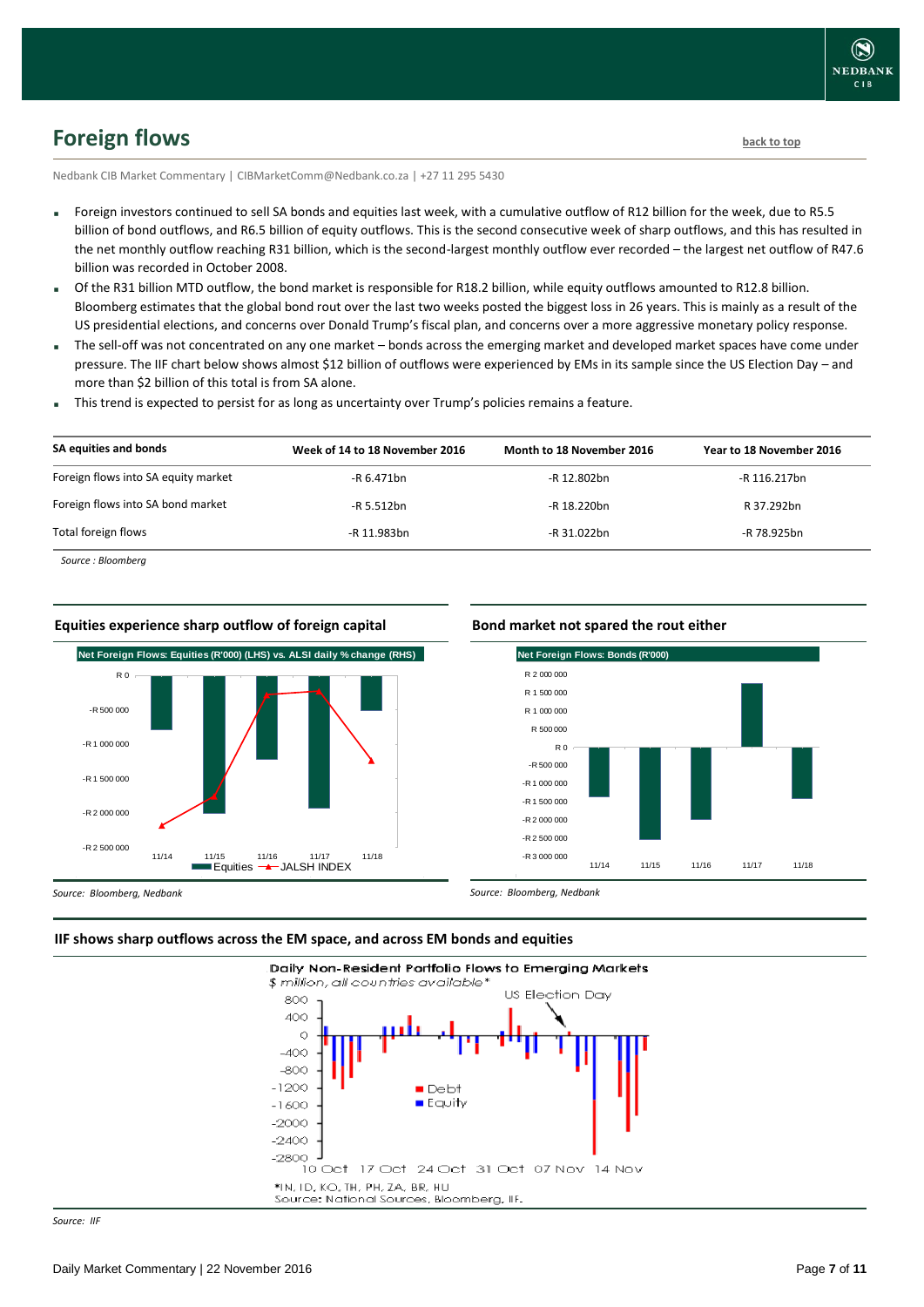# <span id="page-7-0"></span>**JSE performance [back to top](#page-0-0) back to top**

Nedbank CIB Market Commentary | CIBMarketComm@Nedbank.co.za | +27 11 295 5430

|                                                                 |                      | %Δ<br>-1d    | %Δ<br><b>MTD</b> | $\sqrt{20}$<br><b>YTD</b> | <b>Month</b> |
|-----------------------------------------------------------------|----------------------|--------------|------------------|---------------------------|--------------|
| <b>Top40 constituents</b>                                       | Last price<br>198.97 |              |                  |                           | trend        |
| AGL: Anglo American Plc                                         | 164.55               | 2.83<br>0.50 | 7.34<br>-8.91    | 188.40<br>54.86           | ⇑<br>⊕       |
| ANG: Anglogold Ashanti Ltd<br>APN: Aspen Pharmacare Holdings Lt | 293.01               | $-0.81$      | $-0.25$          | $-5.32$                   | ⇩            |
| BAT: Brait Se                                                   | 90.00                | $-3.77$      | 0.46             | $-45.62$                  | ✿            |
| <b>BGA: Barclays Africa Group Ltd</b>                           | 154.71               | 0.39         | $-1.06$          | 7.82                      | ⇩            |
| BID: Bid Corp Ltd                                               | 248.04               | 0.83         | 4.33             |                           | ✿            |
| BIL: Bhp Billiton Plc                                           | 226.78               | 1.44         | 11.58            | 30.38                     | ✿            |
| BTI: British American Tobacco Plc                               | 770.87               | $-0.04$      | $-0.23$          | $-11.71$                  | ⊕            |
| <b>BVT: Bidvest Group Ltd</b>                                   | 161.01               | $-1.20$      | $-3.82$          | 57.63                     | ⇩            |
| CFR: Financiere Richemont-Dep Rec                               | 92.77                | $-1.11$      | 6.78             | -16.87                    | ✿            |
| DSY: Discovery Ltd                                              | 113.10               | $-0.57$      | $-1.85$          | -14.93                    | ⊕            |
| FFA: Fortress Income Fund Ltd-A                                 | 16.24                | $-1.28$      | $-0.67$          | 1.00 <sub>1</sub>         | ⇩            |
| FFB: Fortress Income Fund Ltd                                   | 29.33                | $-2.23$      | $-8.52$          | -15.79                    | ⇩            |
| <b>FSR: Firstrand Ltd</b>                                       | 50.36                | 1.25         | 4.22             | 18.86                     | 合            |
| GFI : Gold Fields Ltd                                           | 47.15                | $-1.15$      | $-13.98$         | 11.73                     | ⇩            |
| GRT: Grow thpoint Properties Ltd                                | 24.84                | 0.36         | $-1.19$          | 6.93                      | ⇩            |
| IMP: Impala Platinum Holdings Ltd                               | 49.56                | $-1.86$      | $-8.56$          | 97.92                     | ⇩            |
| INL: Investec Ltd                                               | 89.27                | $-0.65$      | 7.36             | -18.47                    | ⇑            |
| INP: Investec Plc                                               | 90.19                | 0.18         | 7.24             | $-18.08$                  | ✿            |
| <b>ITU: Intu Properties Plc</b>                                 | 47.48                | $-0.59$      | 4.58             | -35.77                    | ✿            |
| LHC: Life Healthcare Group Holdin                               | 31.44                | $-2.06$      | $-12.67$         | $-10.35$                  | ⇩            |
| MEI: Mediclinic International Plc                               | 131.50               | $-2.39$      | $-11.66$         |                           | ₽            |
| MND: Mondi Ltd                                                  | 281.50               | 0.86         | 6.83             | $-8.39$                   | ✿            |
| MNP: Mondi Plc                                                  | 280.57               | 0.79         | 6.58             | $-9.06$                   | ✿            |
| MRP: Mr Price Group Ltd                                         | 138.00               | $-0.83$      | $-10.23$         | $-31.00$                  | ⊕            |
| MTN: Mtn Group Ltd                                              | 116.50               | 0.32         | 0.11             | $-12.33$                  | ✿            |
| NED: Nedbank Group Ltd                                          | 233.97               | 1.87         | 6.11             | 24.05                     | ⇑            |
| NPN: Naspers Ltd-N Shs                                          | 2 164.00             | $-1.07$      | $-4.24$          | 2.08                      | ₽            |
| NTC: Netcare Ltd                                                | 35.00                | 2.94         | 1.07             | 3.24                      | ⇑            |
| OML: Old Mutual Plc                                             | 33.20                | $-1.63$      | 0.42             | $-19.90$                  | €            |
| RDF: Redefine Properties Ltd                                    | 10.98                | $-0.09$      | $-5.18$          | 13.20                     | ⇩            |
| REI : Reinet Investments Sa-Dr                                  | 27.30                | $-1.12$      | 1.64             | -14.37                    | ✿            |
| REM: Remgro Ltd                                                 | 214.19               | $-1.24$      | $-4.38$          | $-11.02$                  | ⇩            |
| RMH: Rmb Holdings Ltd                                           | 62.25                | 1.09         | 4.59             | 11.94                     | ✿            |
| SBK: Standard Bank Group Ltd                                    | 151.49               | 1.67         | 5.89             | 33.47                     | 合            |
| SGL : Sibanye Gold Ltd                                          | 33.32                | 0.09         | $-9.33$          | 45.82                     | ⇩            |
| SHP: Shoprite Holdings Ltd                                      | 189.20               | $-0.27$      | -4.92            | 32.07                     | ⇩            |
| SLM: Sanlam Ltd                                                 | 61.50                | $-0.74$      | $-5.91$          | 1.59                      | ⊕            |
| SNH : Steinhoff International H Nv                              | 69.00                | $-2.82$      | -5.21            | -12.11                    | ⊕            |
| SOL : Sasol Ltd                                                 | 377.50               | 2.59         | 0.82             | -9.99                     | ⇑            |
| TBS: Tiger Brands Ltd                                           | 372.80               | 0.27         | $-2.91$          | 17.81                     | ⇩            |
| VOD: Vodacom Group Ltd                                          | 144.09               | $-0.76$      | $-0.94$          | $-5.46$                   | ⇩            |
| WHL: Woolw orths Holdings Ltd                                   | 65.76                | $-3.62$      | -15.81           | $-34.34$                  | ⊕            |
| Source: Bloomberg & Nedbank CIB                                 | Time                 |              | 2016/11/22 07:17 |                           |              |

Daily Market Commentary | 22 November 2016 **Page 8** of 11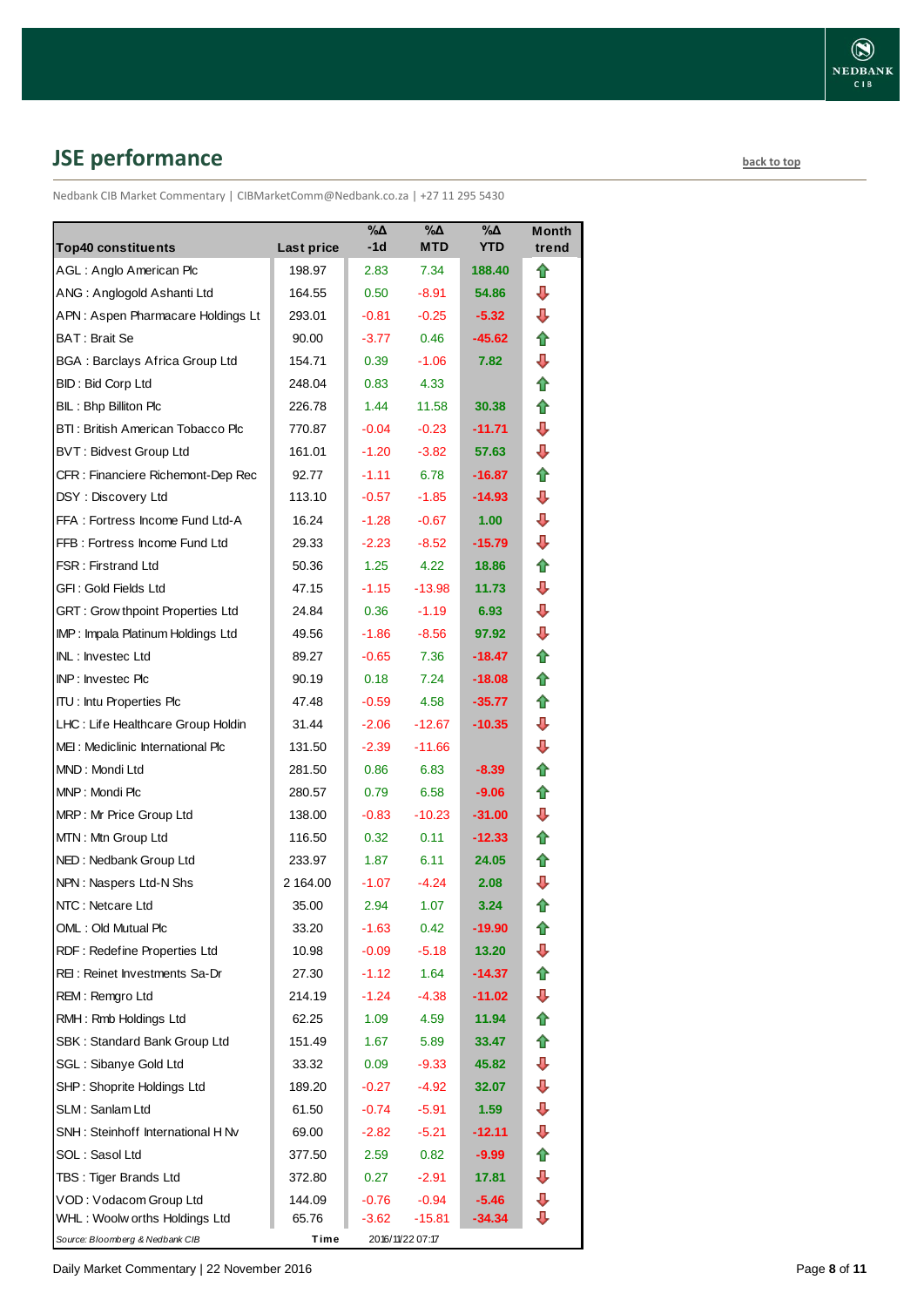# <span id="page-8-0"></span>**Last day to trade back to the contract of the contract of the contract of the contract of the contract of the contract of the contract of the contract of the contract of the contract of the contract of the contract of t**

Susan Correia | [Scorreia@Nedbankcapital.co.za](mailto:Scorreia@Nedbankcapital.co.za) | +27 11 295 8227

| <b>Share Code</b> | Share name                 | Dividend / interest rate            |
|-------------------|----------------------------|-------------------------------------|
| 22 November 2016  |                            |                                     |
| AIA               | <b>Ascension Prop Ltd</b>  | dividend $@$ 22.36413cps            |
| APF               | Accelerate Prop Fund Ltd   | DRIP @ 28.76627cps                  |
| <b>DTC</b>        | Datatecc Ltd               | Dividend Option @ 60cps             |
| <b>HIL</b>        | Homechoice Int plc         | dividend @ 71cps                    |
| IDQ               | Indequity Grp Ltd          | dividend @ 13.5cps                  |
| AIA               | <b>Ascension Prop Ltd</b>  | dividend $@$ 22.36413cps            |
| IMRP3             | IM Redeemable Pref 3 Nov21 | dividend @ 2499.913330cps           |
| IMRP6             | IM Redeemable Pref 6 Aug21 | dividend @ 5932.53260cps            |
| <b>KAP</b>        | KAP Ind Hidgs Ltd          | Rights Offer 8.07368: 100 @ 760cps  |
| MAQP1             | Macquarie Sec Sa Pty Ltd   | dividend @ 8706.849cps & Redemption |
| MEI               | Mediclinic Int PLC         | dividend $@$ 53.3120cps             |
| <b>MIX</b>        | Mix Telematics Ltd         | dividend @ 2cps                     |
| <b>NFGOVI</b>     | Newfunds Govi ETF          | dividend TBA                        |
| <b>NFILBI</b>     | <b>Newfunds ILBI ETF</b>   | dividend TBA                        |
| <b>NFTRCI</b>     | Newfunds TRACI 3-M ETF     | dividend TBA                        |
| OCT               | Octodec Inv Ltd            | DRIP @ 103.1cps                     |
| <b>RDF</b>        | Redefine Props Ltd         | DRIP @ 44.3cps                      |
| <b>REB</b>        | Rebosis Prop Fund Ltd      | dividend $@62.66428cps$             |
| SAH               | SA Coal Mining Hldgs Ltd   | Tender @ 9cps                       |
| <b>STXRAF</b>     | Satrix RAFI 40 Portfolio   | dividend TBA                        |
| <b>TDHP</b>       | Tradehold Limited A Pref   | dividend @ 19.814960cps             |
| <b>TSX</b>        | Trans Hex Group Ltd        | Tender @ 394cps                     |

*Source: JSE*

### <span id="page-8-1"></span>**Economic calendar [back to top](#page-0-0) back to top**

Nedbank CIB Market Commentary | CIBMarketComm@Nedbank.co.za | +27 11 295 5430

| <b>Time</b>   | Country Event |                                    | Period | Survey                                | Actual                                              | Prior             | <b>Revised</b>                                      |
|---------------|---------------|------------------------------------|--------|---------------------------------------|-----------------------------------------------------|-------------------|-----------------------------------------------------|
| 21-Nov        |               |                                    |        |                                       |                                                     |                   |                                                     |
| 01:50         | JN            | Trade Balance                      | Oct    | ¥610.0b                               | ¥496.2b                                             | ¥498.3b           | ¥497.6b                                             |
| 01:50         | JN            | Trade Balance Adjusted             | Oct    | ¥404.3b                               | ¥474.3b                                             | ¥349.0b           | $- -$                                               |
| 01:50         | JN            | <b>Exports YoY</b>                 | Oct    | $-8.50\%$                             | $-10.30%$                                           | $-6.90%$          | $- -$                                               |
| 01:50         | JN            | <b>Imports YoY</b>                 | Oct    | $-16.10%$                             | $-16.50%$                                           | $-16.30%$         | $\qquad \qquad -$                                   |
| 15:30         | US            | Chicago Fed Nat Activity Index     | Oct    | $\hspace{0.05cm}$ – $\hspace{0.05cm}$ | $\overline{\phantom{m}}$                            | $-0.14$           | $- -$                                               |
| 22-Nov        |               |                                    |        |                                       |                                                     |                   |                                                     |
| 09:00         | <b>SA</b>     | Leading Indicator                  | Sep    | --                                    | --                                                  | 93.3              |                                                     |
| 11:30         | UK            | <b>Public Sector Net Borrowing</b> | Oct    | 5.8 <sub>b</sub>                      | --                                                  | 10.1 <sub>b</sub> |                                                     |
| 11:30         | UK            | <b>PSNB ex Banking Groups</b>      | Oct    | 6.0 <sub>b</sub>                      | $\hspace{0.05cm} -\hspace{0.05cm} -\hspace{0.05cm}$ | 10.6 <sub>b</sub> | $\hspace{0.05cm} -\hspace{0.05cm} -\hspace{0.05cm}$ |
| 11:30         | <b>SA</b>     | South Africa Unemployment          | 3Q     | 26.50%                                | $\qquad \qquad -$                                   | 26.60%            | $\qquad \qquad -$                                   |
| 17:00         | US            | Richmond Fed Manufact, Index       | Nov    | $\mathbf 0$                           | --                                                  | $-4$              | $- -$                                               |
| 17:00         | EC            | <b>Consumer Confidence</b>         | Nov A  | $-7.8$                                | $\overline{\phantom{m}}$                            | -8                | $\qquad \qquad -$                                   |
| 17:00         | US            | <b>Existing Home Sales</b>         | Oct    | 5.44m                                 | $\overline{\phantom{m}}$                            | 5.47m             | $- -$                                               |
| 17:00         | <b>US</b>     | <b>Existing Home Sales MoM</b>     | Oct    | $-0.60%$                              | --                                                  | 3.20%             |                                                     |
| $\sim$ $\sim$ |               |                                    |        |                                       |                                                     |                   |                                                     |

Source: Bloomberg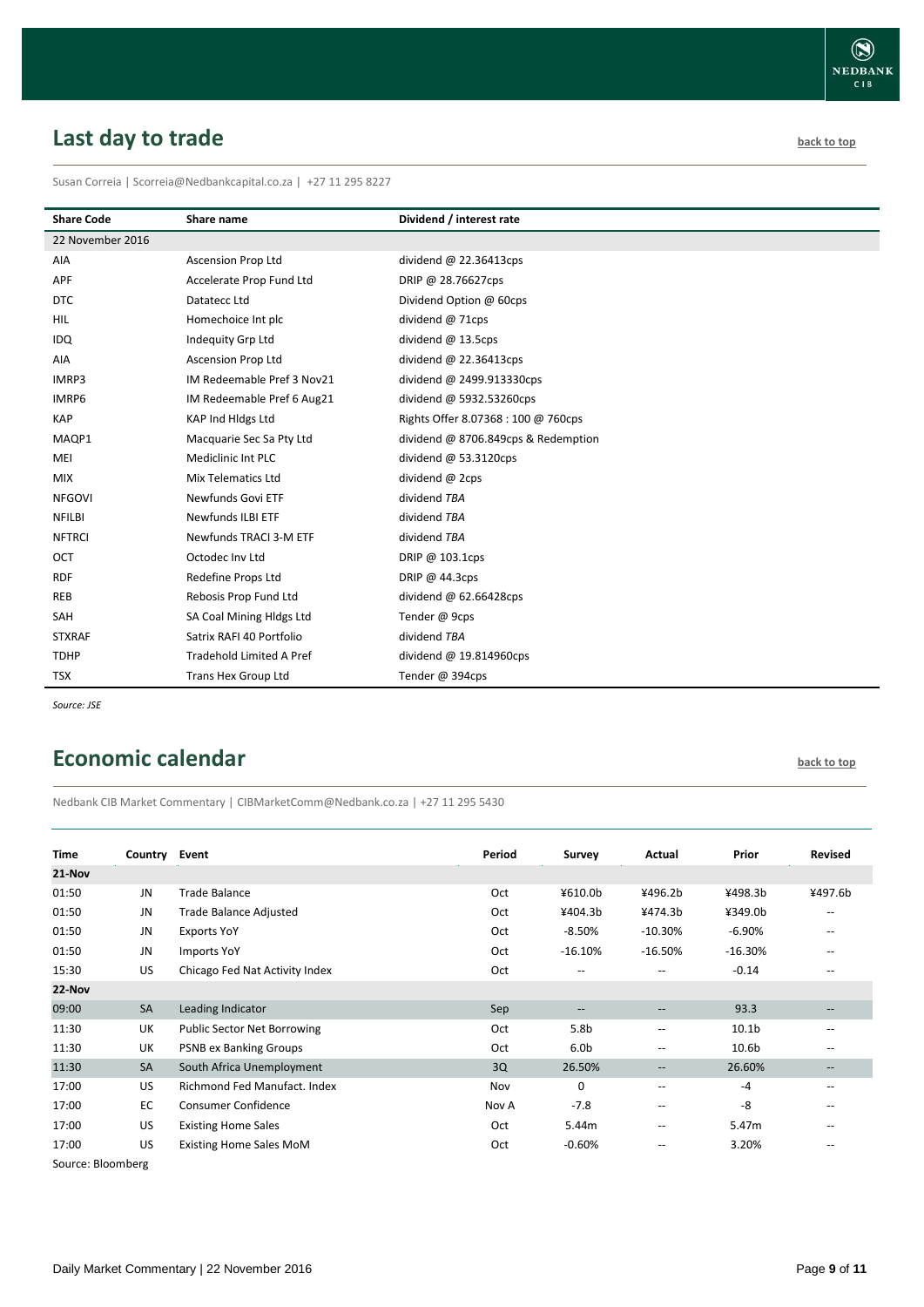### <span id="page-9-0"></span>**Contacts**

**Head: Strategic Research Mohammed Yaseen Nalla, CFA** (011) 295 5430

**ALM Portfolio Management** (011) 535 4042

**Equities Sales and Distribution** (011) 535 4030/31

**Forex Institutional Sales Desk** (011) 535 4005

**Interest Rate Swaps & FRA's Trading** (011) 535 4004

**Money Market Institutional Sales Desk** (011) 535 4008

**Treasury: Economic Analyst Reezwana Sumad** (011) 294 1753

**Bond Trading** (011) 535 4021

**Forex Business Banking Sales Desk** (011) 535 4003

**Forex Retail Sales Desk** (011) 535 4020

**Money Market Business Banking Sales Desk** (011) 535 4006

**Non Soft & Soft Commodities Trading** (011) 535 4038

**Credit Derivatives**  (011) 535 4047

**Forex Corporate Sales Desk** JHB (011) 535 4002; DBN (031) 327 3000; CTN (021) 413 9300

**Inflation Trading** (011) 535 4026

**Money Market Corporate Sales Desk** JHB (011) 535 4007; DBN (031) 327 3000; CTN (021) 413 9300

**Preference shares desk** (011) 535 4072